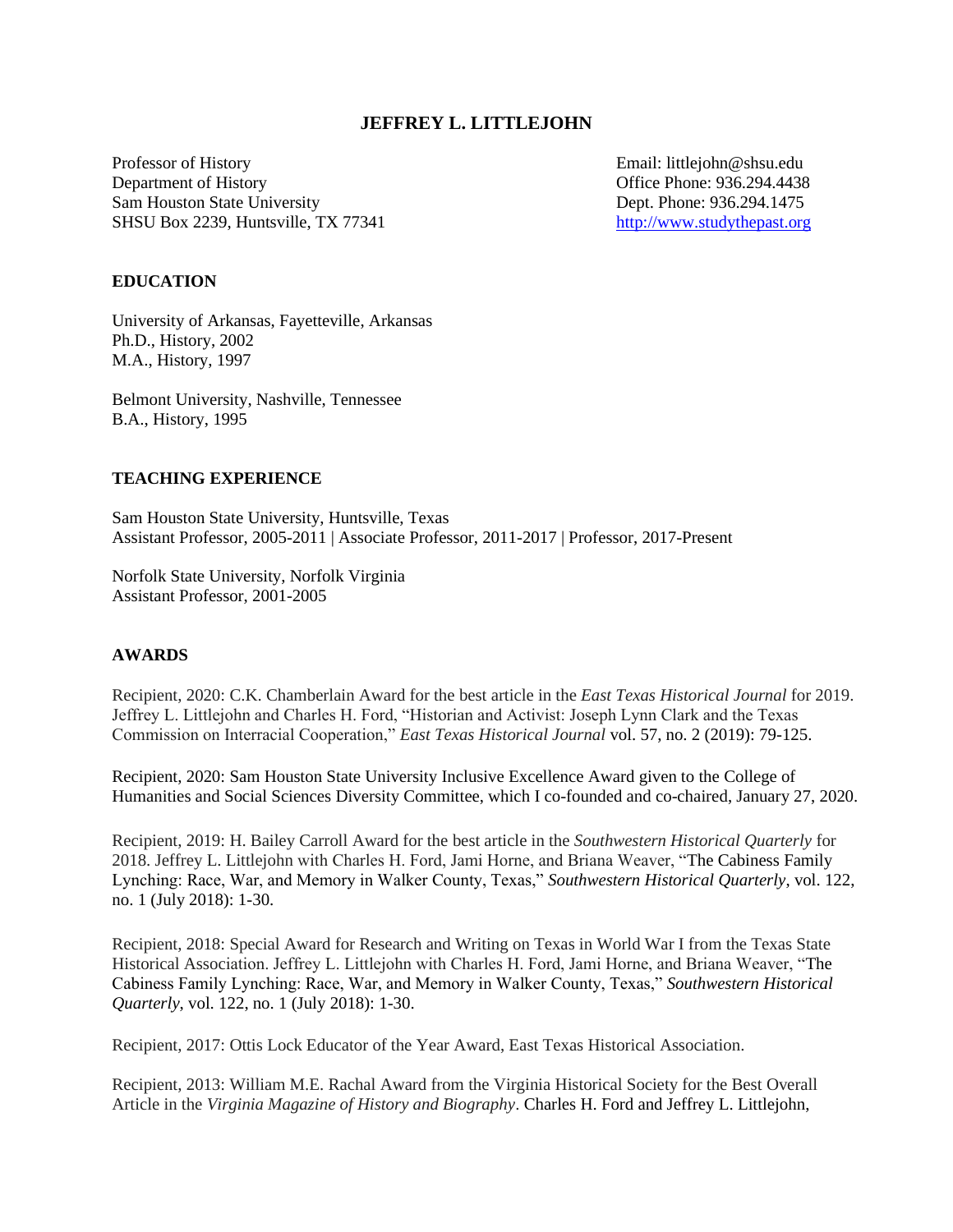"Reconstructing the Old Dominion: Lewis F. Powell, Stuart T. Saunders, and the Virginia Industrialization Group, 1958-1965," *Virginia Magazine of History and Biography* vol. 121, no. 2 (2013): 146-172.

Recipient, 2004: Award for Innovative Excellence in Teaching, Learning, and Technology, Norfolk State University.

## **SELECTED PUBLICATIONS**

Books

Reginald Ellis, Jeffrey L. Littlejohn, and Peter Levy, eds., *Fighting for the Soul of a Nation: Black Americans' Struggle to Keep American Democracy Alive*. Gainesville: University of Florida Press, under contract.

Jeffrey L. Littlejohn, Reginald Ellis, and Peter Levy, eds., *"The Seedtime, the Work, and the Harvest": New Perspectives on the Black Freedom Struggle in America*. Gainesville: University of Florida Press, 2018.

Jeffrey L. Littlejohn and Charles H. Ford, eds., *"The Enemy Within Never Did Without": German and Japanese Prisoners of War at Camp Huntsville, Texas, 1942-1945*. Huntsville: Texas Review Press, 2015.

Jeffrey L. Littlejohn and Charles H. Ford. *Elusive Equality: Desegregation and Resegregation in Norfolk Public Schools*. Charlottesville, Virginia: University of Virginia Press, 2012.

#### Articles and Book Chapters

Jeffrey L. Littlejohn and Charles H. Ford, "Race and Recreation in East Texas: A History of Huntsville's Municipal Swimming Pool and Emancipation Park," *Southwestern Historical Quarterly* (forthcoming October 2023).

Jeffrey L. Littlejohn and Charles H. Ford, "The Seamstress and the Counselor: Evelyn T. Butts, Joseph Jordan Jr., and *Butts v. Harrison* (1966)," in Reginald Ellis, Jeffrey L. Littlejohn, and Peter Levy, eds., *Fighting for the Soul of a Nation: Black Americans' Struggle to Keep American Democracy Alive*. Gainesville: University of Florida Press, under contract.

Jeffrey L. Littlejohn, "Homicide in Texas: 1965 to 2020," in Brandon Jett and Kenneth W. Howell, eds., *Steeped in a Culture of Violence: Violence in Modern Texas, 1965-2018* (College Station: Texas A&M University Press, forthcoming).

Jeffrey L. Littlejohn and Charles H. Ford, ""In the Best American Tradition of Freedom, We Defy You: The Radical Partnership of Joseph Jordan, Edward Dawley, and Leonard Holt," *Journal of African American History*, Vol. 106, No. 3 (Summer 2021): 496-520.

Carolyn Carroll and Jeffrey L. Littlejohn, "The Construction of Huntsville State Park: Race and Recovery in Twentieth Century East Texas," in Milton Jordan and George Cooper, eds., *Conflict and Cooperation: Reflections on the New Deal in Texas* (Nacogdoches: Stephen F. Austin University Press, 2019).

Jeffrey L. Littlejohn and Charles H. Ford, "Historian and Activist: Joseph Lynn Clark and the Texas Commission on Interracial Cooperation," *East Texas Historical Journal* vol. 57, no. 2 (2019): 79-125.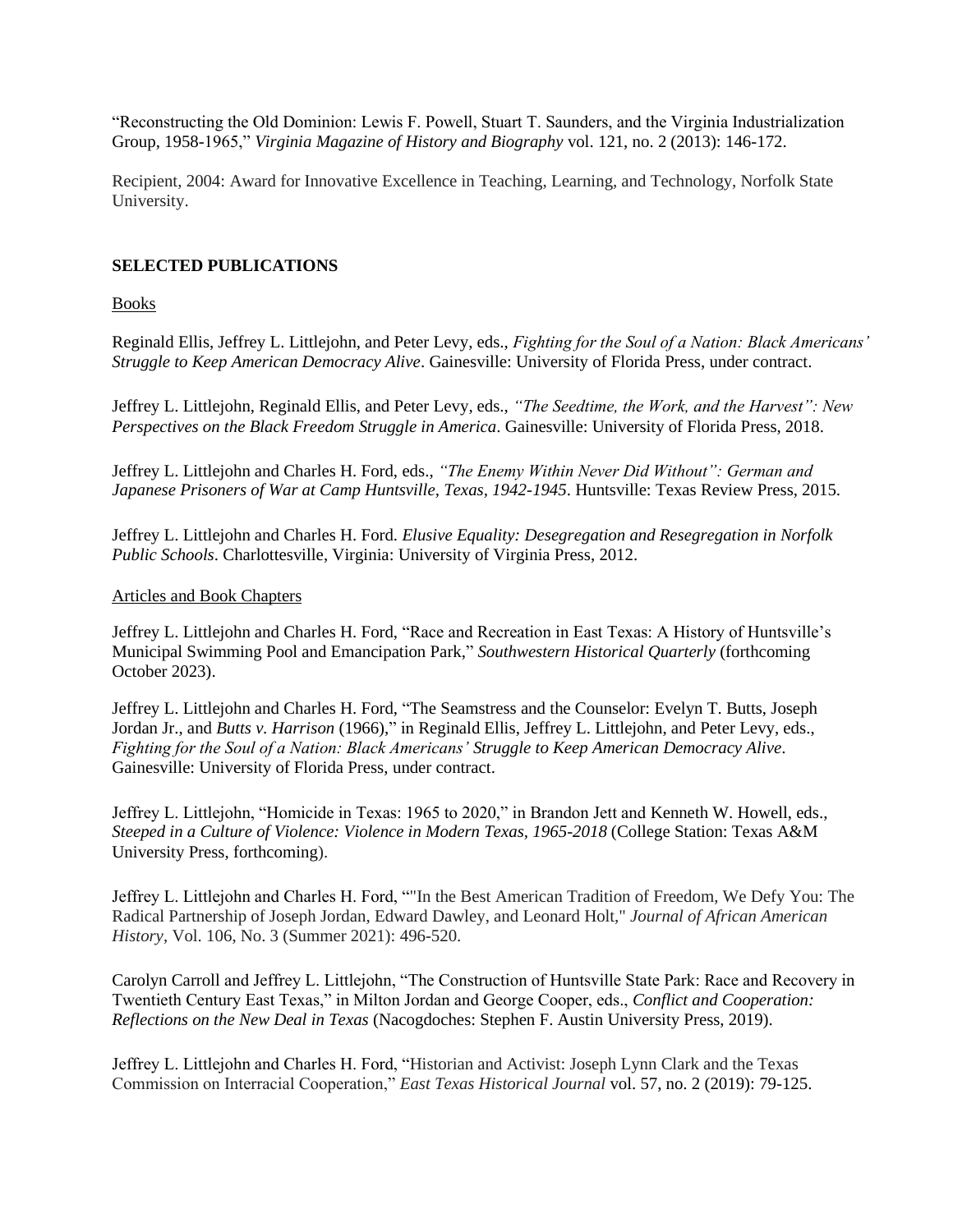Jeffrey I. Littlejohn with Charles H. Ford, Jami Horne, and Briana Weaver, "The Cabiness Family Lynching: Race, War, and Memory in Walker County, Texas," *Southwestern Historical Quarterly* vol. 122, no. 1 (July 2018): 1-30.

Jeffrey L. Littlejohn and Charles H. Ford, "Southern Discomfort: The Rise and Fall of Civil Rights Attorney James F. Gay, 1942-2008," in *"The Seedtime, the Work, and the Harvest": New Perspectives on the Black Freedom Struggle in America*. Gainesville: University of Florida Press, February 2018.

Ervin Malakaj, Jeffery L. Littlejohn, Kimberly Bell, Patrick J. Lewis, and Julia D. May, "Teaching an Honors Seminar on #BlackLivesMatter in East Texas," *Journal of the National Collegiate Honors Council* vol. 18, no. 2 (Fall/Winter 2017): 3-15.

Jeffrey L. Littlejohn and Charles H. Ford, "Booker T. Washington High School: History, Identity, and Educational Equity in Norfolk, Virginia," *Virginia Magazine of History and Biography* vol. 124, no. 2 (2016): 134-162.

Jeffrey L. Littlejohn and Charles H. Ford, "African American Activism: New and Broadening Scholarship on the Civil Rights Movement," *Southern Studies* vol. 23, no. 1 (2016): 27-28. (Introduction to a three-article special edition of *Southern Studies* that we edited).

Carolyn Carroll and Jeffrey L. Littlejohn, "The Dismissal of Rupert C. Koeninger: Cold War Hysteria, Academic Freedom, and the Creation of the Texas Higher Education Coordinating Board," *East Texas Historical Journal* vol. 53, no. 2 (2015): 115-140.

Jeffrey L. Littlejohn and Charles H. Ford, "Moving 'Mere Pawns on the Chessboard': Walter E. Hoffman Jr., School Desegregation, and Busing in Norfolk, Virginia," *Southern Studies* vol. 22, no. 11 (2015): 47-72.

Jeffrey L. Littlejohn and Charles H. Ford, "Arthur D. Morse, School Desegregation, and the Making of CBS News, 1955-1964," *American Journalism* vol. 31, no. 2 (2014): 1-20.

Charles H. Ford and Jeffrey L. Littlejohn, "*The Crisis* Responds to Public School Desegregation," in *Protest and Propaganda: W. E. B. Du Bois,* The Crisis *and American History*, edited by Amy Kirschke and Phillip Luke Sinitiere. Columbia: University of Missouri Press, 2014, 226-240.

Charles H. Ford and Jeffrey L. Littlejohn, "Reconstructing the Old Dominion: Lewis F. Powell, Stuart T. Saunders, and the Virginia Industrialization Group, 1958-1965," *Virginia Magazine of History and Biography* vol. 121, no. 2 (2013): 146-172.

Jeffrey L. Littlejohn and Charles H. Ford, "Truman and Civil Rights," in *A Companion to Harry S. Truman*, edited by Daniel S. Margolies. Malden, Massachusetts: Blackwell Publishing, 2012.

Jeffrey L. Littlejohn, "'Sit Down Children, Sit Down': The Sit-In Movement in Norfolk, Virginia," in *Voices from Within the Veil: African Americans and the Experience of Democracy,* edited by William Alexander, Cassandra Newby-Alexander, and Charles Ford, 330-344*.* Newcastle upon Tyne, United Kingdom: Cambridge Scholars Publishing, 2008.

Jeffrey L. Littlejohn, "The *Brown* Decision in Local Context: Race and Public Education in Norfolk, Virginia." In Brown v. Board of Education*: Its Impact on Public Education, 1954-2004*, edited by Dara Byrne, 165-175. New York: Word for Word Publishing for the Thurgood Marshall Foundation, 2005.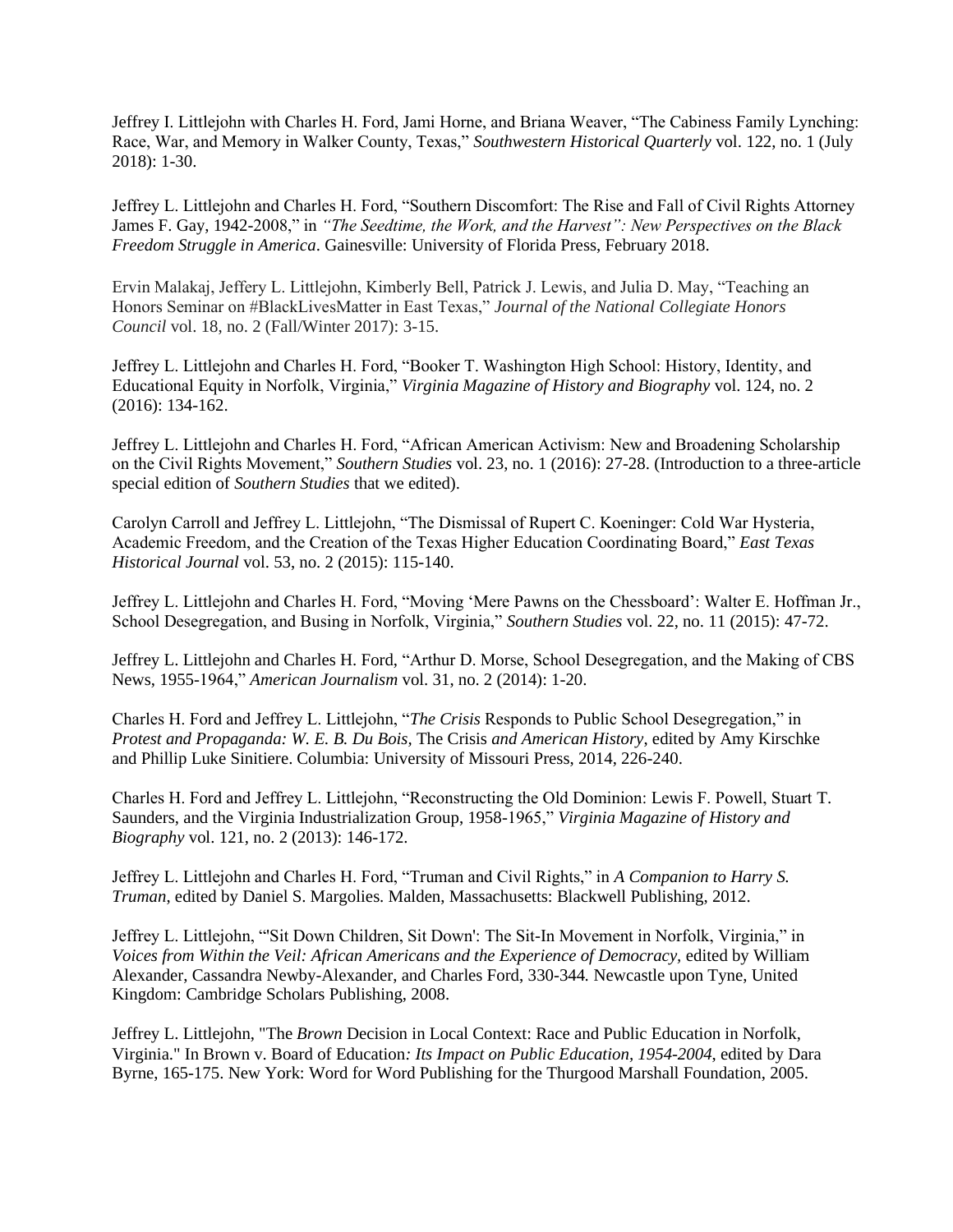### Public History Books

Jeffrey L. Littlejohn and the Walker County Historical Commission, *Walker County in Vintage Postcards*  (Charleston, South Carolina: Arcadia Publishing, 2017). In partnership with the Walker County Historical Commission.

Charles H. Ford and Jeffrey L. Littlejohn, *LGBT Hampton Roads* (Charleston, South Carolina: Arcadia Publishing, 2016). In partnership with Equality Virginia.

Jeffrey L. Littlejohn, ed., *Historic Walker County: An Illustrated History* (Historical Publishing, 2012). In partnership with the Walker County Chamber of Commerce and Walker County Historical Commission.

Jeffrey L. Littlejohn and the Walker County Historical Commission, *Huntsville* (Charleston, South Carolina: Arcadia Publishing, 2009). In partnership with the Walker County Historical Commission.

Cassandra Newby-Alexander, Jeffrey Littlejohn, Charles Ford, Sonia Yaco, *Hampton Roads: Remembering Our Schools* (Charleston, South Carolina: The History Press, 2009). In partnership with Old Dominion University Archives commemoration of the 50<sup>th</sup> Anniversary of School Desegregation in Virginia.

## Book Reviews, Encyclopedia Entries, and Online Publications

Jeffrey L. Littlejohn, Aaron David Hyams, Kristin Henze, and Zachary Montz, "Texas Distorts its Past – and Sam Houston's Legacy – to Defend Confederate Monuments," *The Conversation*, March 11, 2021, [https://theconversation.com/texas-distortsits-past-and-sam-houstons-legacy-to-defend-confederate](https://theconversation.com/texas-distortsits-past-and-sam-houstons-legacy-to-defend-confederate-monuments-152296)[monuments-152296.](https://theconversation.com/texas-distortsits-past-and-sam-houstons-legacy-to-defend-confederate-monuments-152296)

Jeffrey L. Littlejohn and Bernadette Pruitt, "Jennie Belle Murphy Covington," in Bruce A. Glasrud, ed., *We Did It: Biographical Studies of African American Women in Texas History* (College Station: Texas A&M University, forthcoming ).

Review of Cristina Groeger, *The Education Trap: Schools and the Remaking of Inequality in Boston* (Cambridge: Harvard University Press, 2021) in the *Journal of American History* (forthcoming).

Review of James W. Endersby and William T. Horner, *Lloyd Gaines and the Fight to End Segregation* (University of Missouri Press, 2016) in the *Political Science Quarterly* vol. 132, no. 3 (Fall 2017): 572-573.

Review of Brian J. Daugherity, *Keep on Keeping On: The NAACP and the Implementation of* Brown v. Board of Education *in Virginia* (University of Virginia Press, 2016) in the *Virginia Magazine of History and Biography* vol. 125, no. 1 (2017): 76-77.

Review of David Sehat, *The Jefferson Rule: How the Founding Fathers Became Infallible and Our Politics Inflexible* (Simon and Schuster, 2015) in the *Journal of Southern History* vol. 82, no. 2 (May 2016): 405-406.

Review of Sarah Caroline Thuesen, *Greater than Equal: African American Struggles for Schools and Citizenship in North Carolina, 1919-1965* (University of North Carolina Press, 2013) in the *American Historical Review* vol. 119, no. 4 (October 2014): 1293-1294.

Review of Jill Ogline Titus, *Brown's Battleground: Students, Segregationists, and the Struggle for Justice in Prince Edward County, Virginia* (Chapel Hill: University of North Carolina Press, 2011) in *Louisiana History* vol. 55, no. 3 (Summer 2014) 378-380.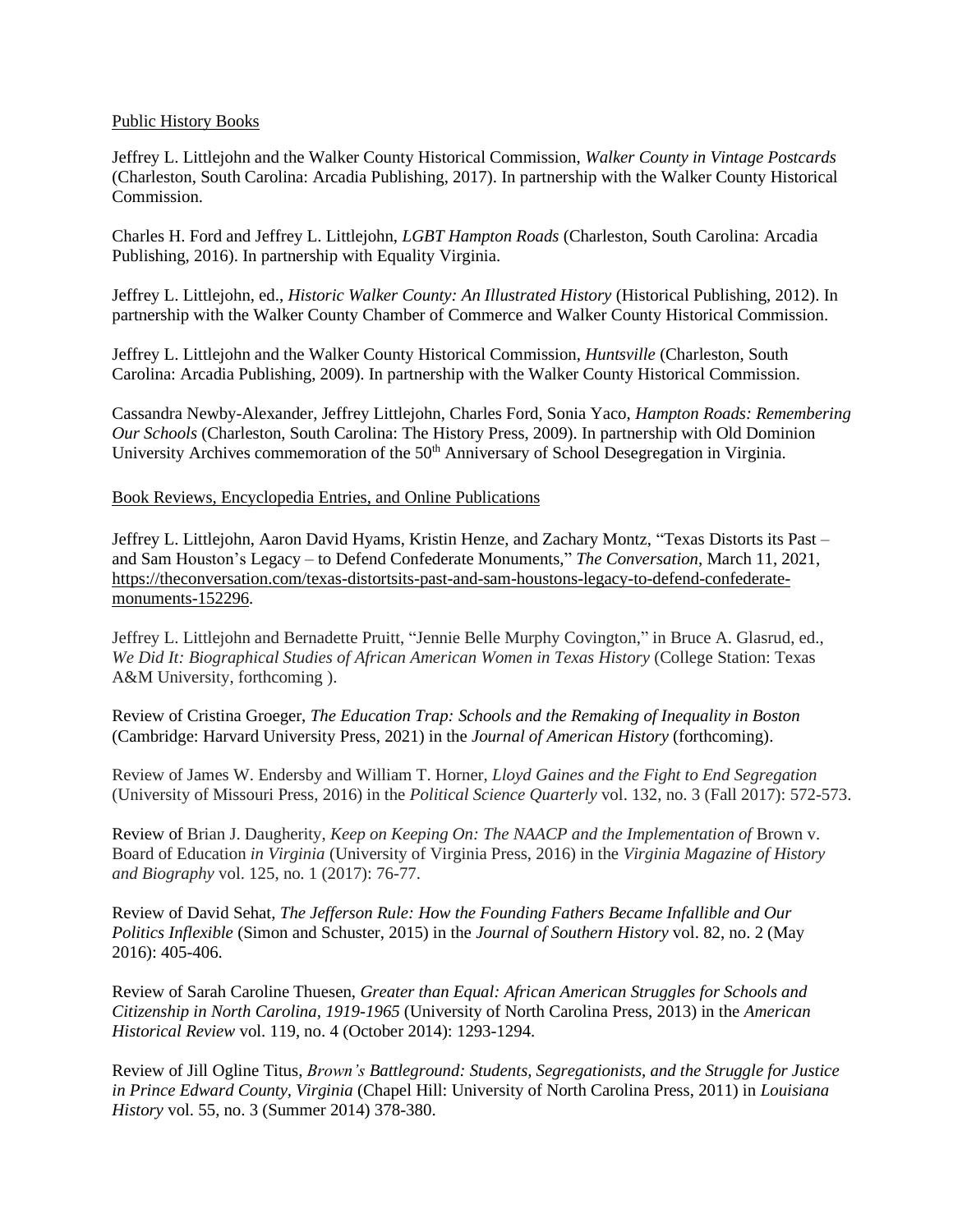Review of Samuel Walker, *Presidents and Civil Liberties from Wilson to Obama: A Story of Poor Custodians* (New York: Cambridge University Press, 2012) in *Presidential Studies Quarterly* vol. 44, no. 2 (June 2014): 377-379.

Review of Brett Gadsden*, Between North and South: Delaware, Desegregation, and the Myth of American Sectionalism* (University of Pennsylvania Press, 2012) in the *Journal of American History* vol. 100, no. 3 (December 2013): 904-905.

Review of James Savage, *Jim Garrison's Bourbon Street Brawl: The Making of a First Amendment Milestone* (University of Louisiana at Lafayette Press, 2010) in *Louisiana History* vol. 54, no. 3 (Summer 2013): 372-374.

Review of Frank Lambert, *The Battle of Ole Miss: Civil Rights v. States' Rights* (Oxford University Press, 2010) in the *Journal of Southern History* vol. 77, no. 3 (August 2011): 780-781.

"Massive Resistance" in the *Encyclopedia of African American History: From the Age of Segregation to the Twenty-First Century*, edited by Paul Finkelman (New York: Oxford University Press, 2009).

"The Southern Manifesto" in *Milestone Documents in American History*, edited by Paul Finkelman (Pasadena, CA: Salem Press, 2008).

"Irving Brant," in *Yale Biographical Dictionary of American Law*, ed. Roger K. Newman (New Haven, Yale University Press, 2006).

"The Civil War," "The Korean War," "World War II - Military and Foreign Affairs," "World War II - Domestic Affairs," in *The Encyclopedia of American Political History*, edited by Paul Finkelman and Peter Wallenstein (Washington, D.C.: CQ Press, 2001).

"Democracy in the Age of the Great Society: The Lippmann-Dewey Debate," in *Ozark Historical Review* 29 (2000): 41-51.

"Academician to Radical Activist: Bertrand Russell, 1912-1916," *Ozark Historical Review* 25 (1996): 1-19.

#### **GRANTS AND FELLOWSHIPS**

Co-Principal Investigator, "The Old Dominion and the High Court," Virginia Humanities SHARP Grant, with Charles H. Ford, \$7,040.

Co-Principal Investigator, "The Lone Star and the High Court." Grant funded by through the Teaching Innovation Grant Program, Sam Houston State University, December 2020, \$6,000. [https://www.lonestarhighcourt.org.](https://www.lonestarhighcourt.org/)

Participating Scholar, Landmarks of American History and Culture Workshop, "The Long Road from *Brown*: School Desegregation in Virginia," National Endowment for the Humanities, 2020-2022.

Principal Investigator, "Lynching in Texas: Documenting and Digitizing the History of Racial Violence in the Lone Star State." Grant funded by Humanities Texas, 2018, \$5,000[. http://www.lynchingintexas.org.](http://www.lynchingintexas.org/)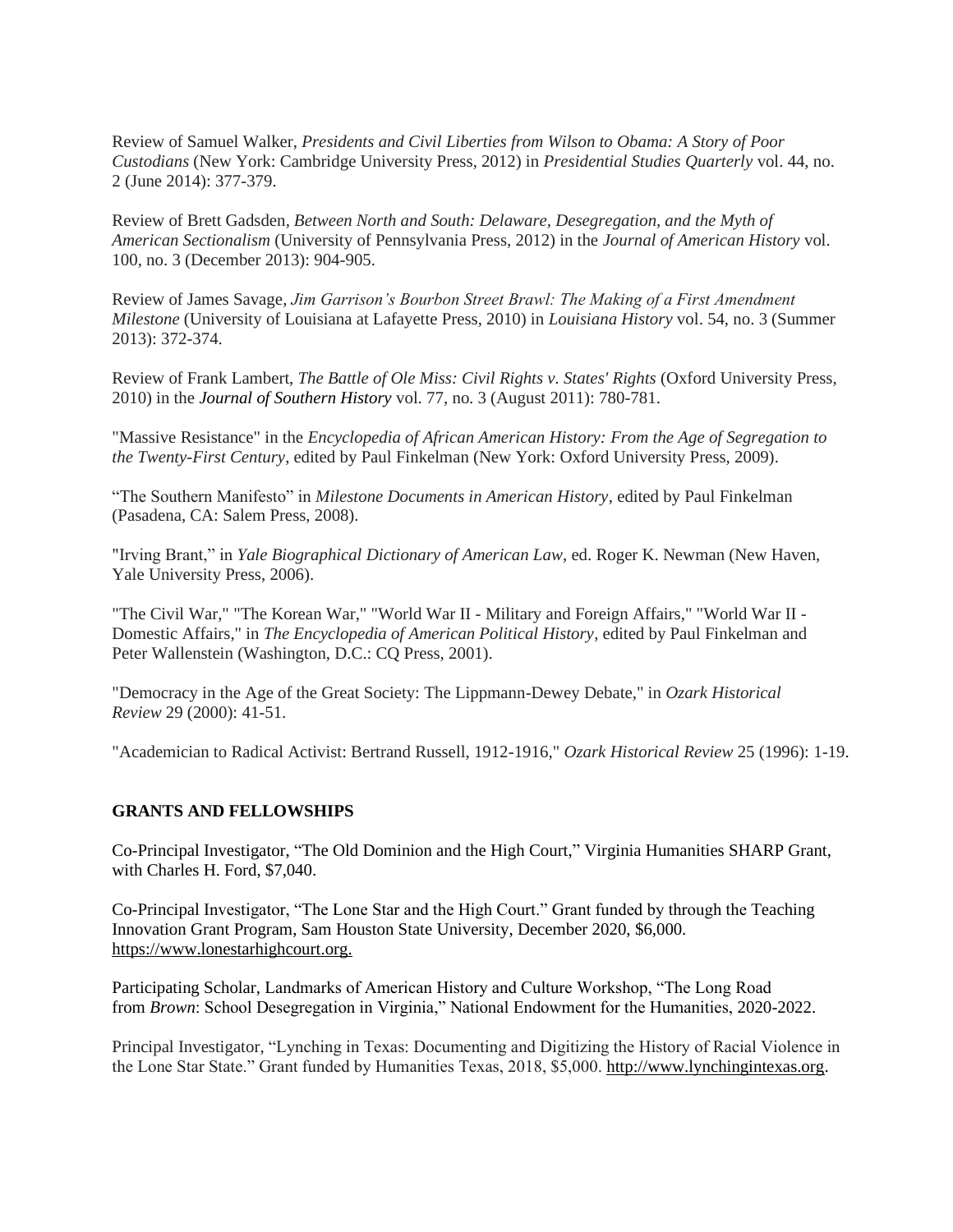Principal Investigator, "Lynching in Texas." Grant funded by Sam Houston State University, 2018. \$15,000. [http://www.lynchingintexas.org.](http://www.lynchingintexas.org/)

Principal Investigator, "Texas-German Immigrant Responses to Lynchings in Central Texas." Grant funded by the EURECA Center (Enhancing Undergraduate Research Experiences and Creative Activities) at Sam Houston State University, 2018. \$8,000.

Principal Investigator, "Local People: Making Huntsville's African American History Accessible for Undergraduates in Required History Courses," the College of Humanities and Social Sciences Online Instructional Innovation Grant, 2016, \$5500.

Principal Investigator, "50th Anniversary Commemoration of the HA-YOU Movement in Huntsville, Texas," Humanities Texas Grant, 2015, \$1000.

John V. Dowdy Sr. Research Grant, W.R. Poage Legislative Library, Baylor University, 2015, \$500.

Principal Investigator, "East Texas Historical: A Free Mobile App and Webpage," College of Humanities and Social Sciences Online Instructional Innovation Grant, 2014. \$9000. http://www.easttexashistory.org.

NEH Summer Seminar Participant: "The African American Freedom Struggle. Directed by Patricia Sullivan and Waldo Martin. W.E.B. Du Bois Center, Harvard University, 2013.

Co-Investigator with Thomas H. Cox. "Texas Precedents: The Lone Star State, U.S. Supreme Court, and the Supreme Law of the Land." Grant funded by Humanities Texas, 2013-14. Humanities Texas funding: \$7,000. Returned to funding agency.

Co-Principal Investigator. "Texas Precedents: The Lone Star State, U.S. Supreme Court, and the Supreme Law of the Land." Grant funded by the College of Humanities and Social Sciences, Sam Houston State University, 2013. SHSU funding: \$5,000. http://www.studythepast.com/texas/

Principal Investigator. "Re-envisioning the Online History Survey Course: A Sample Module on African American Participation in the First World War." Grant funded by the College of Humanities and Social Sciences, Sam Houston State University, 2012. SHSU funding: \$5,000. http://www.studythepast.com/ww1/

Principal Investigator. "Remembering September 11, 2001: The Causes and Consequences of the Worst Terrorist Attack in American History." Grant funded by the College of Humanities and Social Sciences, Sam Houston State University, 2011. SHSU funding: \$3,500. [http://www.studythepast.com/3399\\_fall11/](http://studythepast.com/3399_fall11/)

Principal Investigator. "Democracy and Diversity in Walker County, Texas." Grant funded by Sam Houston State University, 2010. SHSU funding: \$14,000.<http://www.studythepast.com/democracy>

Web-Director. "Waterways to Freedom: The Underground Railroad in Virginia." Grant funded by the National Endowment for the Humanities, 2009. NEH funding: \$100,000. Principal Investigator: Cassandra Newby-Alexander[. http://www.racetimeplace.com/ugrr/](http://www.racetimeplace.com/ugrr/)

Principal Investigator. "Democracy and Diversity in Walker County, Texas." Grant funded by Humanities Texas, 2009. HTX funding: \$4000[. http://www.studythepast.com/democracy](http://www.studythepast.com/democracy)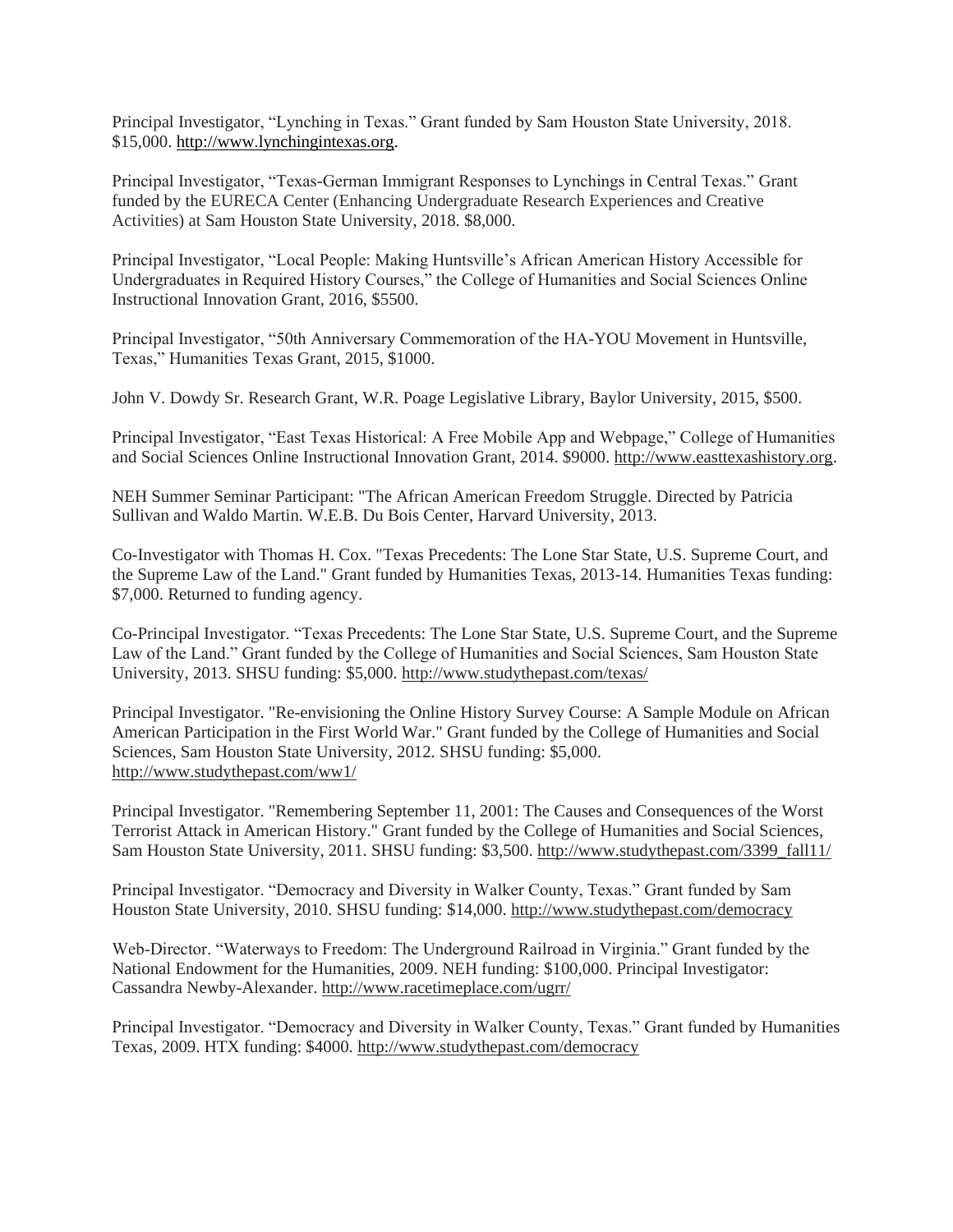Participating Scholar and online teacher. Teaching American History Grant, 2005-2009. \$990,940 Federal Grant to Virginia Beach Public Schools. Where History Occurs (W.H.O.) -- Director: Georgeanne C. Hribar.<http://www.ed.gov/programs/teachinghistory/2005abstracts/va.html>

Participating Scholar. Teaching American History Grant, 2006-2009. \$828,968 Federal Grant to Ed. Service Center Region VI. Reviving the Tradition: Conceptualizing American History -- Project Director: Bill Shuttlesworth<http://www.ed.gov/programs/teachinghistory/2004tahabstracts/tx.html>

Principal Investigator. "The *Brown* Decision in Norfolk, Virginia." Grant funded by the National Endowment for the Humanities, 2004. NEH funding: \$24,500.

Principal Investigator. "A Community Forum with the Norfolk 17." Grant funded by the Virginia Foundation for the Humanities, 2004. VFH funding: \$2,500.

Web-Director. "The Tale of Two Churches: Emanuel A.M.E., Monumental Methodist, and the Underground Railroad in Portsmouth, Virginia." Grant funded by the Virginia Foundation for the Humanities, 2004. VFH funding: \$12,000. Principal Investigator: Cassandra Newby-Alexander.

NEH Summer Fellowship. "American Constitutionalism in Comparative Perspective" Directed by Donald Kommers at Notre Dame, 2003.

Recipient of \$700 Research Grant, Franklin Delano Roosevelt Library, 2003.

Web-Director. "Mirrored Communities." Grant funded by the National Endowment for the Humanities, 2003. NEH funding: \$25,000. Principal Investigator: Cassandra Newby-Alexander.

Web-Director. "Race, Time, and Place: African Americans in Tidewater, Virginia." Grant funded by the National Endowment for the Humanities, 2002. NEH funding: \$25,000. Principal Investigator: Cassandra Newby-Alexander[. http://www.racetimeplace.com](http://www.racetimeplace.com/)

## **RECENT CONFERENCE PRESENTATIONS AND INVITED LECTURES**

Invited Lecture: Jeffrey L. Littlejohn and Jill Collen Jefferson: "The Necropolis Politic: Lo Sagrado/The Sacred" – "The Sanctity of Strange Fruit: Exploring Modern-Day Lynchings in a Post-Civil Rights Movement America," The University of Texas at Austin, October 29, 2021.

"Race, Rape, and Injustice in East Texas: The Case of Nannie D. Harrison," East Texas Historical Association Fall Meeting, Nacogdoches, Texas, October 15, 2021.

Chair and Presenter, Digital Education Summit, Sam Houston State University "The Lone Star and the High Court," September 24, 2021.

"The Campaign for Marriage Equality in Virginia," Virginia Forum, September 17, 2021, Virtual.

Invited Lecture: Robert Hodge and Jeffrey L. Littlejohn, The Sankofa Project Dialogues, moderated by Tierney Malone, Lawndale Art Center, Houston Texas, August 19, 2021. [https://lawndaleartcenter.org/](https://lawndaleartcenter.org/‌event/‌‌‌‌‌‌‌‌‌‌‌‌conversation-with-robert-hodgeand-dr-jeff-littlejohn) [event/conversation-with-robert-hodgeand-dr-jeff-littlejohn.](https://lawndaleartcenter.org/‌event/‌‌‌‌‌‌‌‌‌‌‌‌conversation-with-robert-hodgeand-dr-jeff-littlejohn)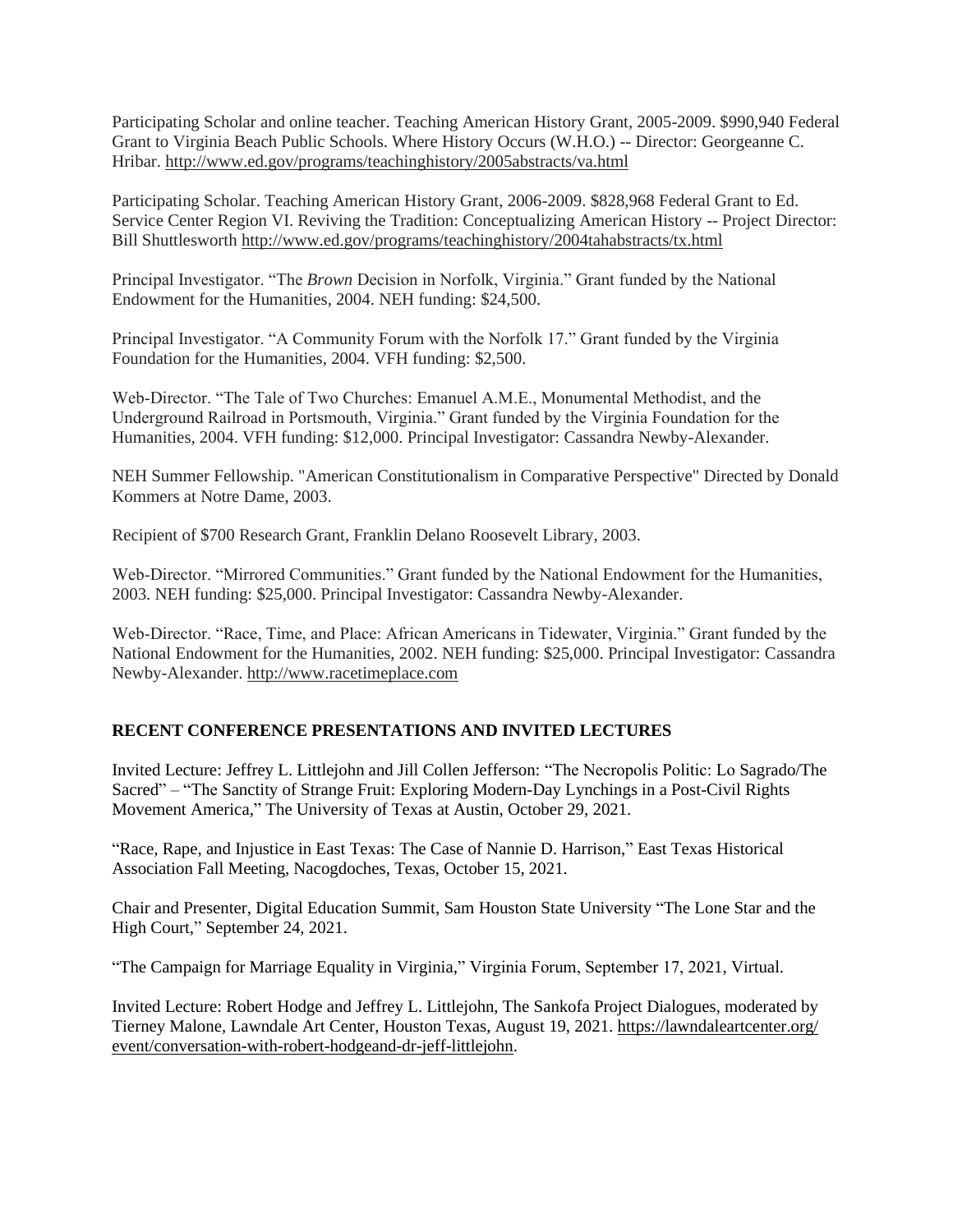Invited Lecture: "Anti-Black Violence and the Freedom Struggle in Harris County, Texas," Comparative Coverage of Murder: From Carl Hampton to George Floyd, The African American Library at the Gregory School, Houston, Texas, July 28, 2021.

Humanities Grant Lecturer, "Public School Desegregation and Resegregation in Norfolk, Virginia, 1968- 2021," for Landmarks of American History and Culture Workshop, "The Long Road from Brown: School Desegregation in Virginia," National Endowment for the Humanities, July 16 and July 30, 2021.

Invited Lecture: "The Legacy of Slavery in the United States," Race-Based Litigation – A Program for the Defense, The Center for American and International Law, Plano, Texas, June 17, 2021.

"Lynching in Texas: Documenting and Digitizing the History of Racial Violence in the Lone Star State," Texas State Historical Association Annual Meeting, March 6, 2021, Virtual.

Invited Lecture: "Changing the Narrative: Using Digital History to Promote Diversity and Inclusion," Windham School District, Texas Department of Criminal Justice, February 21, 2020.

"Diversifying American History," invited lecture for Diversity Colloquium, Lone Star College, Tomball, Texas, September 11, 2019.

"The New Deal and Texas Communities," 2019 Texas New Deal Symposium, Texas Wesleyan University, Fort Worth, Texas, June 8, 2019.

"Lynching in Texas: A Digital Account of Racial Violence in the Lone Star State," Central Texas Historical Association Meeting, Temple, Texas April 26, 2019.

"Lynching in Texas: Documenting and Digitizing the History of Racial Violence in the Lone Star State," Southern Studies Conference, Auburn University at Montgomery, Alabama, February 1, 2019.

"The Cabiness Family Lynching in Walker County, Texas," Texas State Historical Association, San Marcos, Texas, March 9, 2018.

"Southern Discomfort: The Rise and Fall of Civil Rights Attorney James F. Gay, 1942-2008, Virginia Forum, Washington County, Virginia, March 16, 2018.

"The Cabiness Lynching in Historical Context," American Studies Association of Texas, Sam Houston State University, Huntsville, Texas, November 9, 2017.

"Camp Huntsville: German and Japanese Prisoners of War in East Texas, 1942-1945," invited keynote address for the Southwest Division of the American Association of Geographers, Huntsville, Texas, October 27, 2017.

"Historicizing the Cabiness Family Lynching," East Texas Historical Association Conference, Galveston Texas, October 12, 2017.

"The East Texas History Mobile Website and App," at the 21<sup>st</sup> Annual Cotton and Rural History Conference, Collin College, April 22, 2017.

"Predecessors in Protest: The Family History of Edward Dawley and Joe Jordan," Virginia Forum, Norfolk, Virginia, March 3, 2017.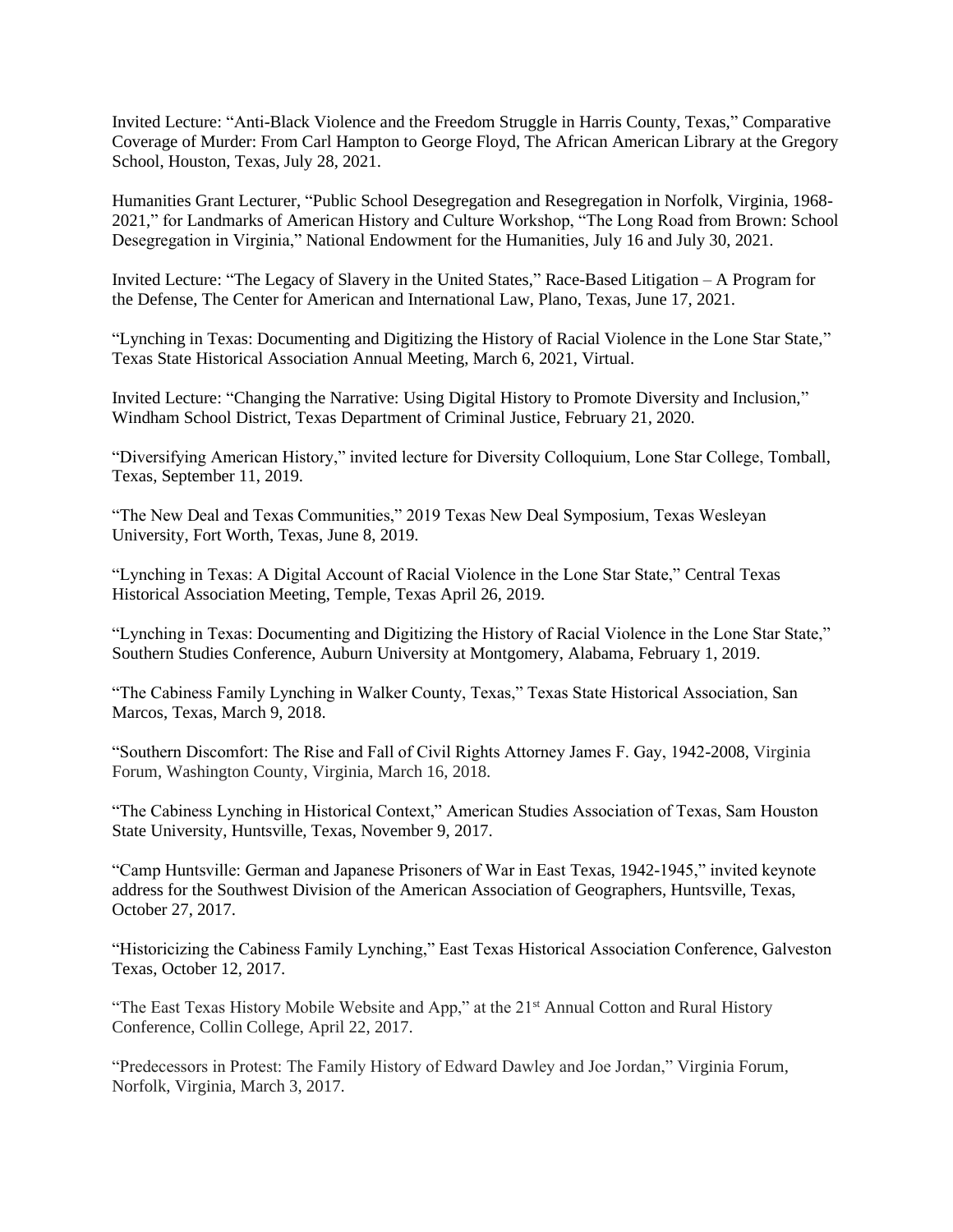## **MASTER'S THESES DIRECTED**

Andrew S. DeLeon, "Martin Dies Jr., the House Un-American Activities Committee, and Racial Discrimination in Mid-Century America," (Master's Thesis, Sam Houston State University, August 2019).

Gretchen Marie Bullock, "The Desegregation of Abilene Public Schools and Its Impact on Carter G. Woodson Junior and Senior High School, 1953-1974," (Master's Thesis, Sam Houston State University, May 2019).

Stacey L. Blackstone, "Michael J. Stolee: An Educator's Career in School Desegregation," (Master's Thesis, Sam Houston State University, August 2017).

Shelby Graber, "Race, Rhetoric, and Fear, 1958-1968: How Elected Officials Exploited White Middle-Class Racial Anxiety in 1960s America," (Master's Thesis, Sam Houston State University, May 2017).

Eric Yollick, "Yoda: Andrew Marshall, American Analyst," (Master's Thesis, Sam Houston State University, December 2016).

Matt Carmichael, "Cross-Cultural Encounters: Protestant and Catholic Missionary Societies in the Willamette Valley and Lower Columbia River Region, 1830-1850," (Master's Thesis, Sam Houston State University, June 2016).

Carolyn Carroll, "An Assault on Academic Freedom and Tenure: The Dismissal of Rupert C. Koeninger," (Master's Thesis, Sam Houston State University, May 2014).

Jeremy Oliver, "Marcellus Elliot Foster: A Crusading Editor and His Battle with the Ku Klux Klan," (Master's Thesis, Sam Houston State University, August 2012).

Patricia J. Hale, "Violence in Small Town Texas: The Documentation of East Texas' Lynching Culture," (Master's Thesis, Sam Houston State University, August 2012).

## **DEPARTMENTAL, COLLEGE, AND UNIVERSITY SERVICE**

Co-Chair, University Diversity Committee (2017-2022) Co-Chair, College of Humanities and Social Sciences Diversity Committee (2016-2018) Chair, University Faculty Distinguished Lecturer Committee (2015) Member, University Faculty Senate (2013-2016) Member, University Web Optimization Committee (2013-2016) Member, Bearkats Read to Succeed, First Year Experience Committee (2013-2015) Member, University Constitution Day Committee (2005-Present) Mentor, University First Year Pathfinders to Mentor New Faculty (2014-2015) Member, College Diversity Committee (2016-Present) Member, College Graduate Committee (2013-2017) Member College Technology Committee (2012-2014) Chair, History Department Graduate Committee (2013-2017) Chair, History Department Needs Committee (2014-2021) Webmaster, History Department Website (2005-2017)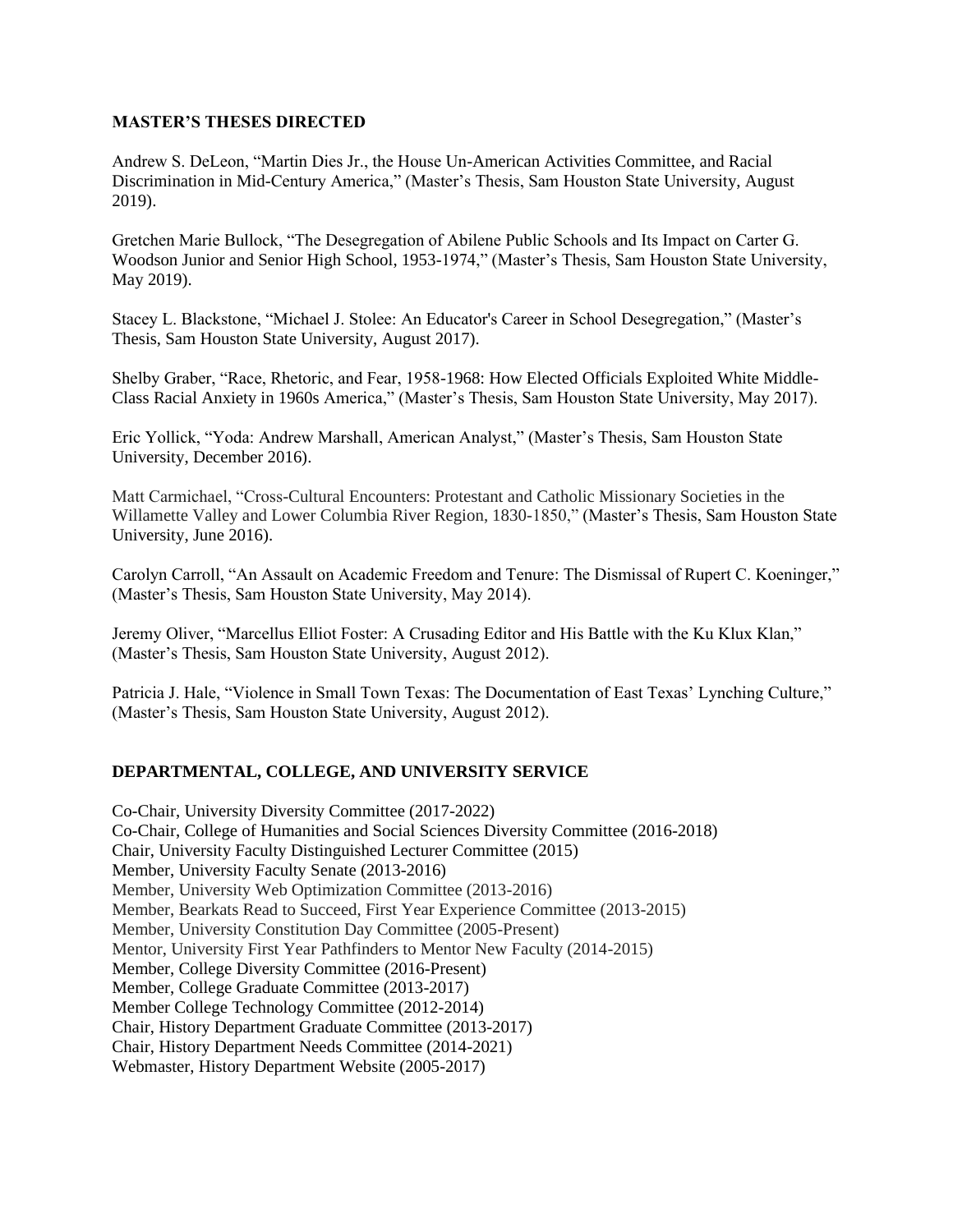## **COMMUNITY SERVICE**

Co-Chair, Walker County Remembrance Committee (2019-Present) Chair, Montgomery County Remembrance Committee (2019-Present) Director, SHSU Diversity Reading Program at the Texas State Penitentiary, Huntsville, Texas (2019-21) Member, Harris County Remembrance Project (2018 to Present) Member, Walker County Historical Commission (2012 to Present)

## **PROFESSIONAL SERVICE**

President, East Texas Historical Association, 2022 Chair, H. Bailey Carroll Award Committee for Best Article in the *Southwestern Historical Quarterly*, 2021-22. Member, H. Bailey Carroll Award Committee for Best Article in the *Southwestern Historical Quarterly,* 2019-20. Chair, Membership Committee, Texas State Historical Association, 2021-22. Editorial Board, *Virginia Magazine of History and Biography*, 2018-2020. First Vice President, East Texas Historical Association, 2020-2021. Second Vice President, East Texas Historical Association, 2018-2019.

# **CO-CURRICULAR PRESENTATIONS AND ACTIVITIES**

Faculty advisor for the following student publication: Cesar Amaya, Summer Davis, Krystal De Ochoa, Teyonce McDaniel, Jailene Miranda, Alyssa Newman, Meredith Springall, Emily Van Eaton, and Kayla Vickers, "Chronicling the Journey from Slavery to Civil Rights: African American Public History in the U.S. South," The Measure, vol. 5 (2021): 7-26.

Presenter, "Race and Recreation in East Texas: A History of Huntsville's Municipal Swimming Pool and Emancipation Park," Sam Houston State University, September 21, 2021.

Invited lecture: "The Firing of Rupert Koeninger," University of Houston Downtown, July 7, 2021.

Invited radio discussion, "Civil Rights and Wrongs," KOOP Austin, February 18, 2021.

Faculty advisor for HONR 3331 website on African American Slavery in Texas (Spring 2020). <http://slaveryintexas.org/>

"Changing the Narrative: Using Digital History to Promote Diversity and Inclusion," Sam Houston State University, Research Conference, Friday, February 21, 2020.

Presenter, "Virginia Governor Ralph Northam, Journalist Megyn Kelley, and the Disturbing History of Blackface Minstrelsy in the United States," Sam Houston State University, February 25, 2019.

Presenter, "The Red Summer of 1919," Conroe ISD District Wide Staff Development, August 8, 2019.

Participant, 15<sup>th</sup> Annual Diversity and Leadership Conference, Dallas Texas, April 10-12, 2019.

"Lynching in Texas: A Digital Project," Exposition Day, Sam Houston State University, April 9, 2019.

Chair, "Racial Violence in Texas at the Dawn of the Twentieth Century" at the Central Texas Historical Association Meeting, April 27, 2018, Round Rock Texas. Graduate student presentations: Serena Barbieri